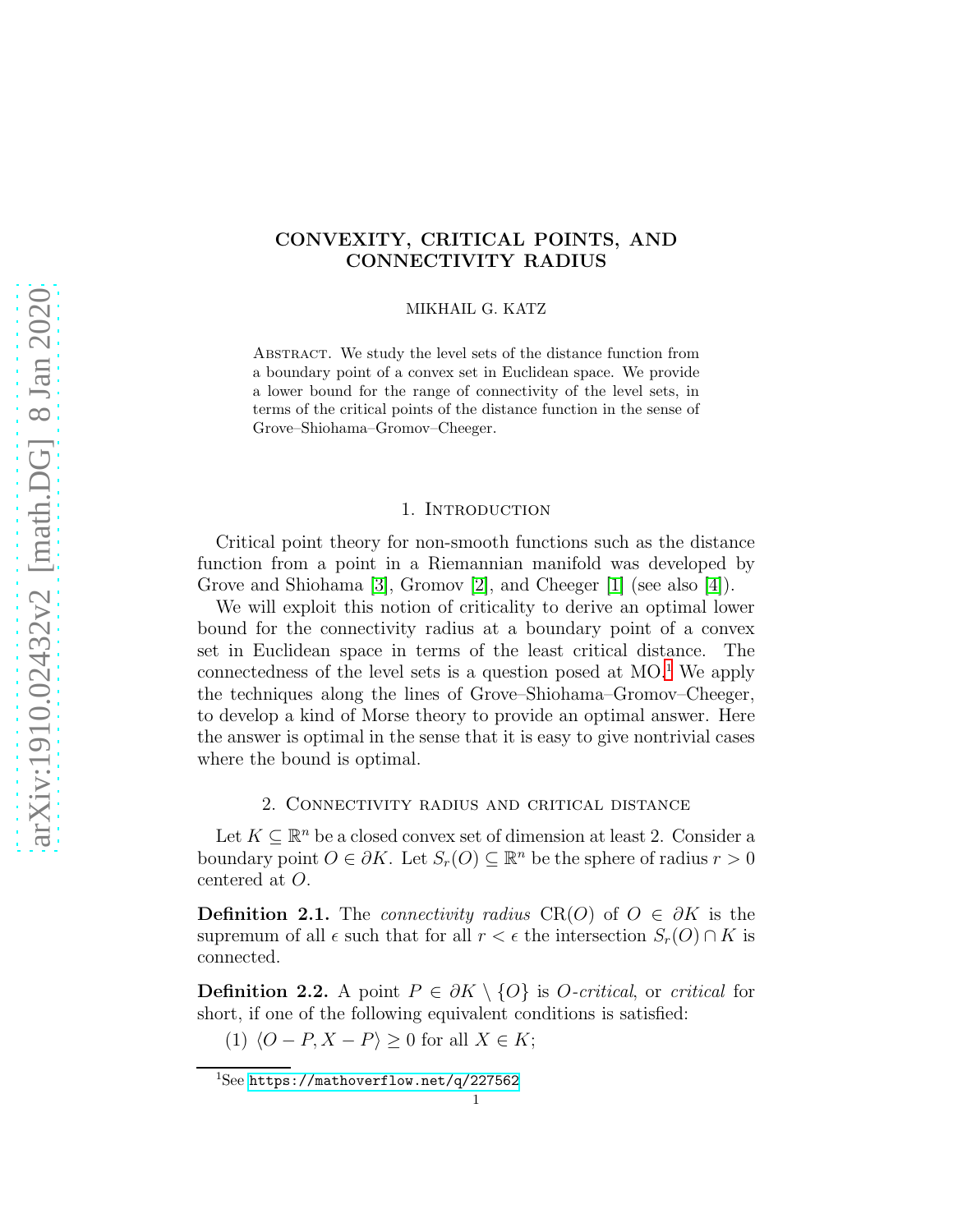(2) the affine hyperplane through P orthogonal to  $OP$  is a supporting hyperplane for K.

**Example 2.3.** If  $K \subseteq \mathbb{R}^2$  is a disk and  $O \in \partial K$ , then the only Ocritical point is the antipodal point of O.

**Definition 2.4.** The least critical distance  $LCD(O)$  is the infimum of  $|OP|$  where the infimum is taken over all O-critical points  $P \in \partial K$ .

# 3. The results

<span id="page-1-0"></span>**Theorem 3.1.** For each  $O \in \partial K$  we have  $CR(O) \geq LCD(O)$ .

**Example 3.2.** Let  $K \subseteq \mathbb{R}^2$  be an acute-angled triangle. If O a vertex of K, then  $CR(O)$  is the length of the altitude from O to the opposite side, and the foot of the altitude is an  $O$ -critical point. If  $O$  contained in an open side of K, then  $CR(O)$  is the smaller of the two distances from O to the remaining two sides, and the foot of each perpendicular is a critical point.

The lower bound provided by the theorem is nontrivial due to the following lemma.

**Lemma 3.3.** Let  $K \subseteq \mathbb{R}^n$  be a convex set, and let  $O \in \partial K$ . Then  $LCD(O) > 0.$ 

*Proof.* If  $P_1$  and  $P_2$  are critical points with angle  $\angle P_1OP_2 \leq \frac{\pi}{3}$  $\frac{\pi}{3}$  then by the Pythagorean Theorem we have  $\frac{|OP_1|}{|OP_2|} \leq 2$ .

Suppose  $(P_i)$  is a sequence of critical points tending to O. Passing to a subsequence if necessary, we can assume that  $\frac{|OP_i|}{|OP_{i+1}|} > 2$  for each i. Then  $\angle P_i \overline{OP}_j > \frac{\pi}{3}$  whenever  $i < j$ . But the sphere of directions at O can only contain finitely many directions such that all pairwise angles are greater than  $\frac{\pi}{3}$ . The contradiction shows that the critical points must be bounded away from  $O$ .

We first illustrate the theorem by considering the case  $n = 2$ .

<span id="page-1-1"></span>**Lemma 3.4.** Let  $K \subseteq \mathbb{R}^2$  be compact and convex. Let  $O \in \partial K$  and suppose  $S_r(O) \cap K$  has more than one connected component. Then there is an O-critical point C with  $|OC| \leq r$ .

*Proof.* Let  $B_r(O)$  be the closed disk of radius r. The hypothesis of the lemma implies that the curve  $\partial K \cap B_r(O)$  also has more than one connected component. Let  $\gamma \subseteq \partial K \cap B_r(O)$  be a connected component not containing the point O. If  $\gamma$  is a single point then it is O-critical. Otherwise, let  $A, B \in \gamma$  be the endpoints of the curve  $\gamma$ . Clearly  $|AO|$  =  $|BO| = r$ . If  $\gamma \subseteq S_r(O)$  then each interior point of  $\gamma$  is O-critical,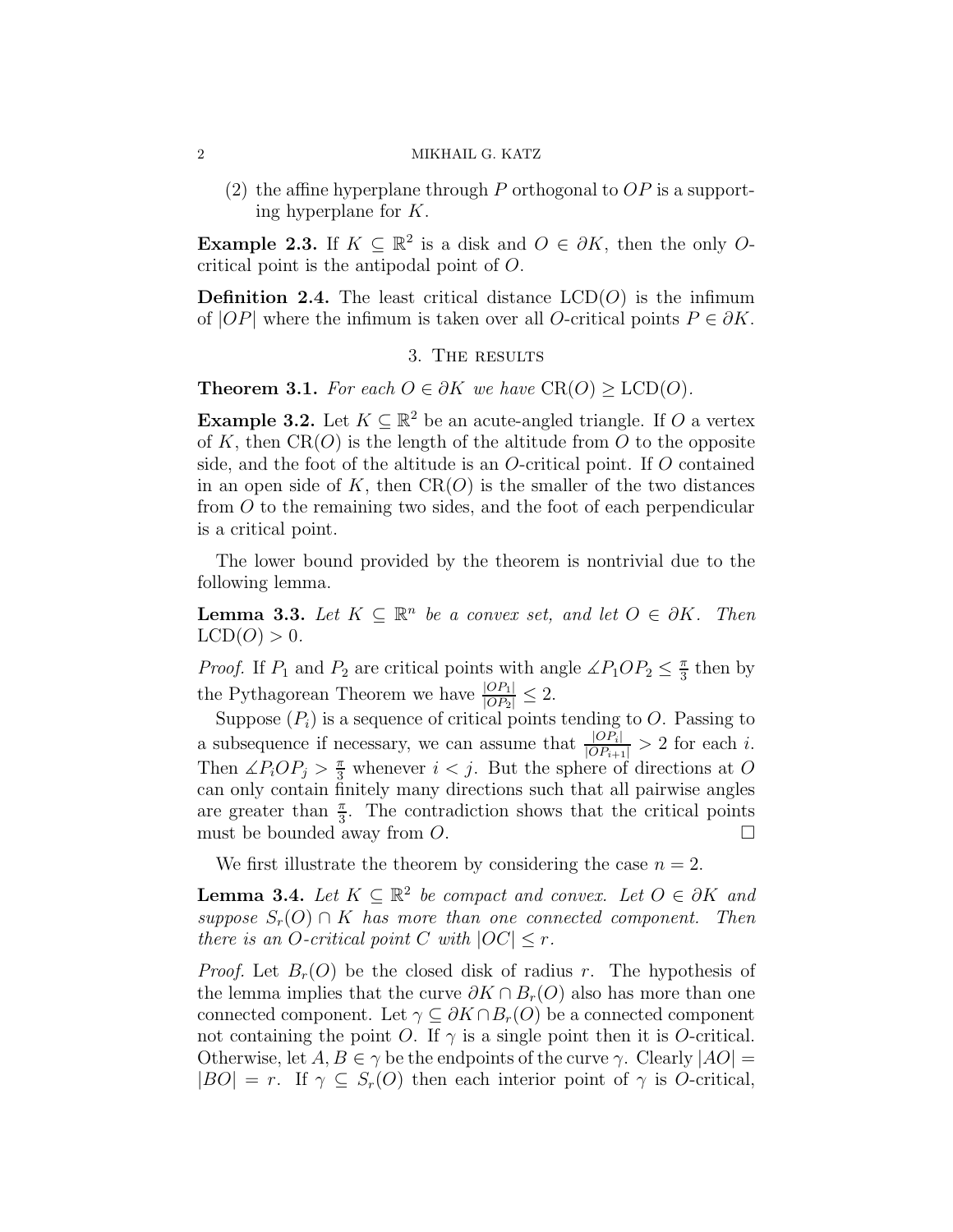proving the bound in this case. Thus we may assume that some points of  $\gamma$  lie in the interior of  $B_r(O)$ . Let  $C \in \gamma$  be the point at least distance  $|CO|$  from O. By convexity of K and first variation, the line through C orthogonal to  $OC$  is a supporting line for K. Thus C is an O-critical point and  $|OC| < r$  in this case.

At every non-critical point, there is a tangent vector with positive (outward) O-radial component and pointing toward the interior of K. A standard partition of unity argument using the convexity of the tangent cone of  $K$  at boundary points yields the following lemma.

<span id="page-2-0"></span>**Lemma 3.5.** Let  $K \subseteq \mathbb{R}^n$  be convex. Let  $L = S_r(O) \cap K$  be a level set not containing any critical points. Then there exists a smooth vector field along L with constant positive radial component and pointing toward the interior of K.

We will exploit Lemma [3.5](#page-2-0) to prove our main theorem.

*Proof of Theorem* [3](#page-1-0).1. The case when  $K$  is 2-dimensional was treated in Lemma [3.4.](#page-1-1) We now treat the general case  $n \geq 2$ . Let

$$
K_r = S_r(O) \cap K.
$$

Suppose  $K_r$  is not connected. We will show that  $r > LCD(O)$ .

Consider a pair of distinct connected components  $X, Y$  of  $K_r$ . We identify O with the origin and choose rays  $\mathbb{R}^+x$ ,  $\mathbb{R}^+y$  meeting X and Y respectively. Let  $\beta \leq r$  be the infimum of radii  $s \leq r$  such that the connected components of the points  $x_s = \mathbb{R}^+ x \cap K_s$  and  $y_s = \mathbb{R}^+ y \cap K_s$ are still distinct. Since dim  $K \geq 2$ , a path in K connecting the two rays can be chosen to avoid the point  $O$  and then pulled in radially to the level containing a point of the path nearest O. Hence  $\beta > 0$ .

Let us show that points  $x_\beta$  and  $y_\beta$  are in the same connected component of  $K_{\beta}$ . Suppose otherwise. Then there are disjoint open sets  $U, V \subseteq \mathbb{R}^n$  such that  $x_\beta \in U, y_\beta \in V$ , and  $K_\beta \subseteq U \cup V$ . Let  $\epsilon_n = \frac{1}{n}$  $\frac{1}{n}$ . Since K is star-shaped at O and closed, the intersections  $K_{\beta-\epsilon_n} \cap U$ and  $K_{\beta-\epsilon_n} \cap V$  are still non-empty for sufficiently large n. By definition of  $\beta$ , the points  $x_{\beta-\epsilon_n}$  and  $y_{\beta-\epsilon_n}$  are in the same connected component of  $K_{\beta-\epsilon_n}$ . Therefore there exists a point  $z_n \in K_{\beta-\epsilon_n}$  such that  $z_n \notin U \cup V$ . Passing to a subsequence if necessary we can assume that  $(z_n)$  converges. Let  $z = \lim_{n \to \infty} z_n$ . By compactness of K, we have  $z \in K_{\beta}$ . On the other hand by construction  $z \notin U \cup V$ . This contradicts the fact that  $K_{\beta} \subseteq U \cup V$ . The contradiction proves that  $K_{\beta}$  is connected.

If the connected level set  $K_{\beta}$  did not contain any O-critical point, we could use the flow generated by the vector field of Lemma [3.5](#page-2-0) to push